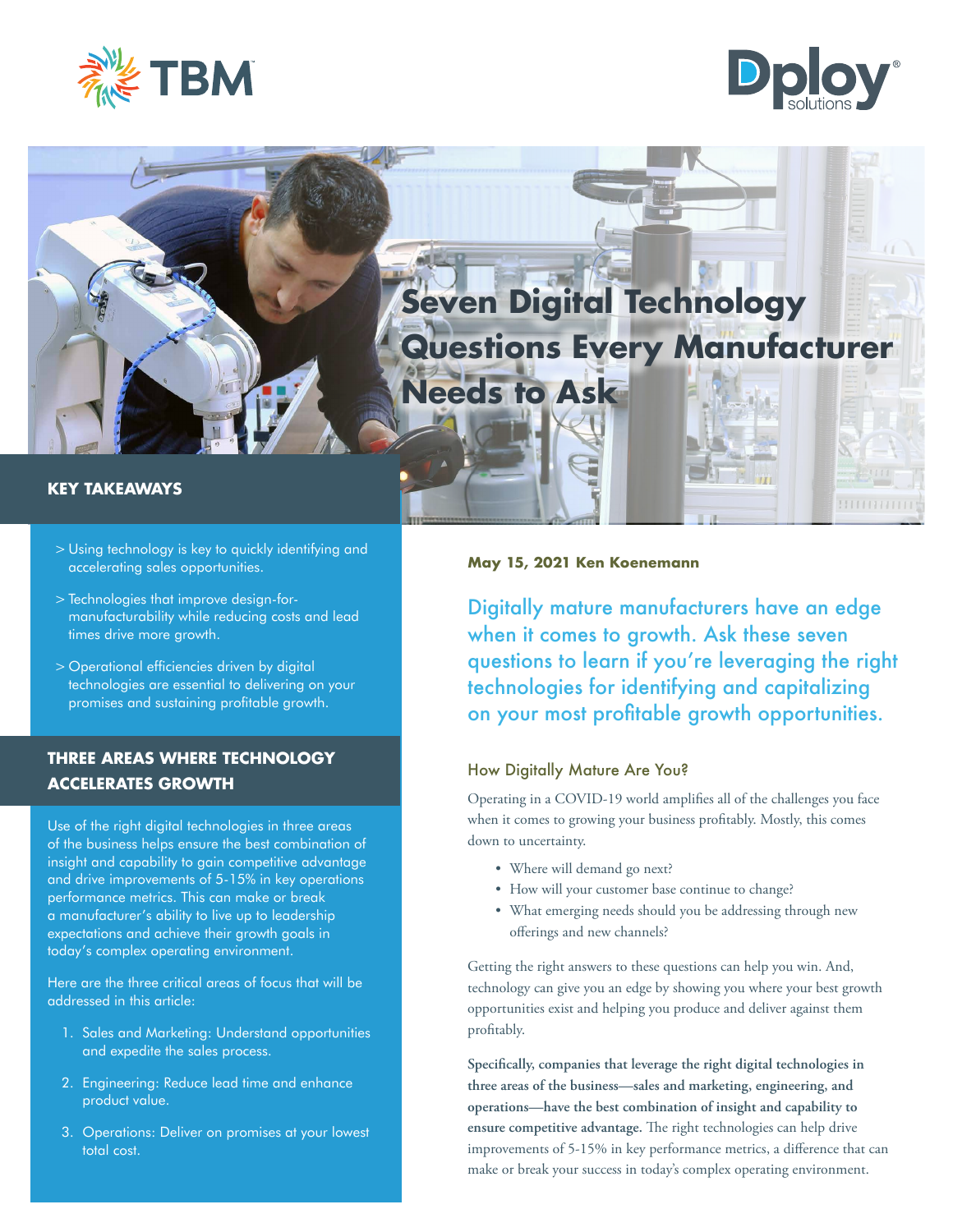# Ask these seven questions to learn how digitally savvy you are. And find out where you may need to up your technology game.

If you lag behind from a digital perspective, it could be costing your business in more ways than one. See how to use technology to accelerate and improve all your critical business functions.

# **SALES AND MARKETING**

### 1. Do you leverage insights to spot your best opportunities?

With demand all over the place and customers bouncing between canceling orders then overcorrecting in the next breath, forecasting became pretty much a crapshoot in 2021. Those companies that got it right leaned into their technology like never before. They relied on their CRMs to help manage relationships and transactions. But they went further, integrating CRM data with analytics capabilities to tune into trending products and to look for the customers, segments, industries, and geographies representing the best opportunities for growth.

If you're already using your CRM and analytics in this way, you will have an edge as markets and demand continue to fluctuate. You can further sharpen that edge with IoT data. Connected products give you a wealth of information for better understanding product usage. This can translate into well-timed recommendations for parts replacement and/or follow-on services. It can even be used to innovate entirely new products.

#### **Digital Sales Data Drives Double-Digit**  > **Revenue Increases**

*A professional services customer of ours recently digitized the process of managing sales-related KPIs. By moving away from manual sell sheets to the real-time KPI dashboards in [Dploy](https://www.dploysolutions.com/)  [Solutions](https://www.dploysolutions.com/) and by leveraging the powerful analytics capabilities within the platform, company leaders now know instantly when and where sales goals are being missed. They can more quickly evaluate trends and identify new opportunities to grow revenue. And they can act instantly to capitalize on these opportunities. Before the pandemic, the firm was seeing year-over-year double digital revenue increases. And during the pandemic, leaders kept a close eye on budget, expenses, client engagement, and customer service on a daily basis, keeping the business as responsive to changing circumstances and opportunities.* 

### 2. How quickly do you move from inquiry to quote to cash?

Of course, finding the opportunities is one thing. Going from lead, to sale, to cash is another. The better you are at streamlining and fast-tracking this cycle time, the more quickly you can build your topline. And the right configure, price, quote (CPQ) software can make all the difference.

#### **Digital Quoting and Workflow Management**  > **Capabilities Cut Lead Time by 40%**

*We worked with one heavy industrial engineered-to-order company where lead times were becoming a major obstacle with 75% of the time tied up in upfront processes including order acquisition, engineering, customer approval, and drafting/ modeling. Switching to a value stream structure aligned with customer sets and implementing new quoting capabilities and workflow management tools cut lead times by 40%, driving greater customer satisfaction in the process.*

# **ENGINEERING**

#### 3. How connected are you?

Engineering technologies can reduce lead times and drive product value—both of which support more sales. IoT and IIoT data are critical inputs to your process, helping you design products that consumers want and that are cost-effective to produce—the very definition of a win. If you make connected products on a connected factory floor, you will have an edge when it comes to finding this sweet spot.

#### 4. How quickly can you act on insights?

If you leverage a product lifecycle management (PLM) system with integrated drawing software and 3D modeling capabilities, you can quickly implement design improvements and validate their effectiveness. You can automatically generate bills of materials (BOMs), ensuring efficiency and reducing the potential for errors that can quickly turn a profitable project into a loss. Additive manufacturing—3D printing—is another way to turn ideas into prototypes fast while eliminating the costs involved in creating expensive aluminum molds.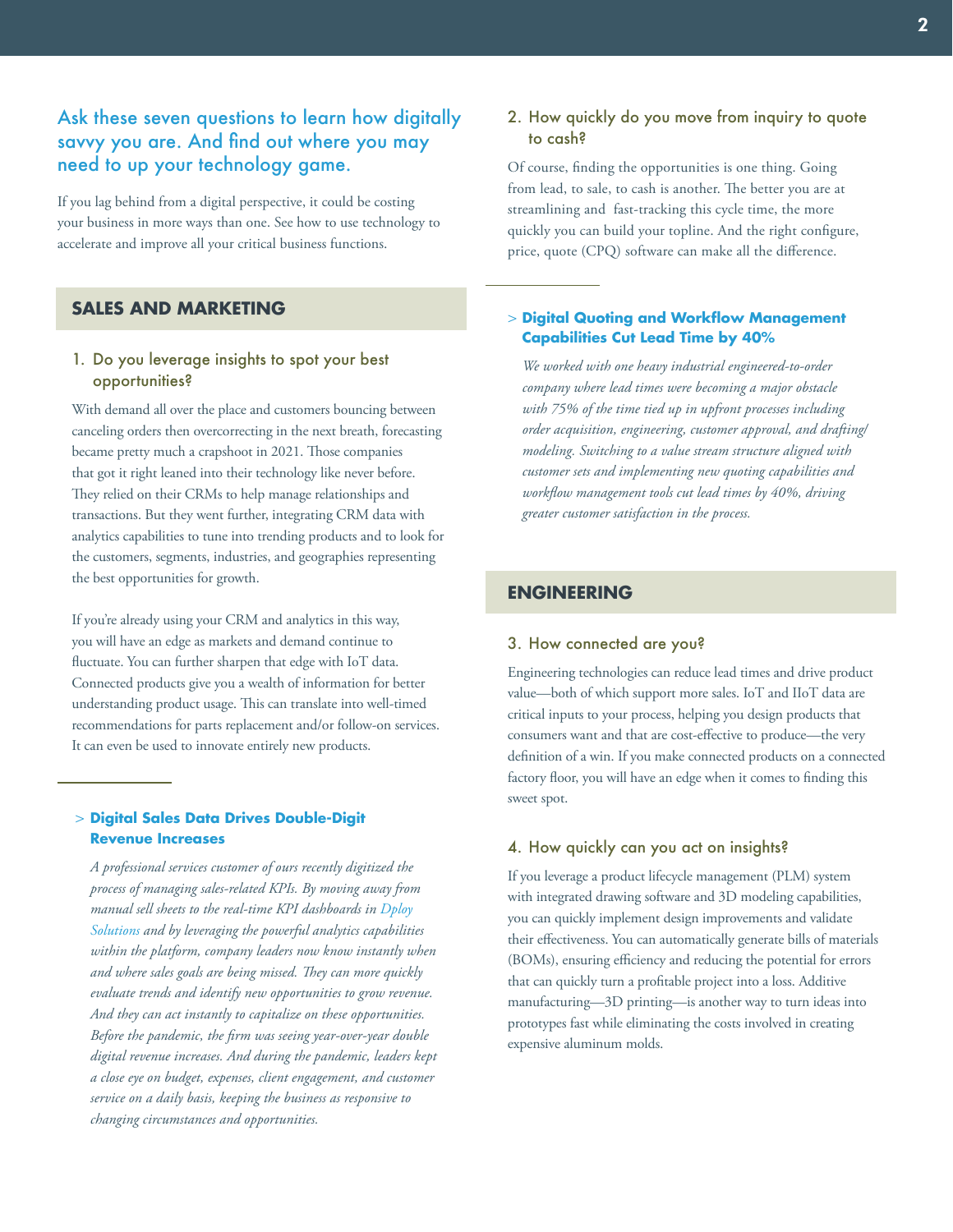# 5. Do you use technology to simplify and ensure accuracy?

Standardization of products and components reduces the potential for errors while driving efficiencies. For example, a configurator that automates and controls option selections can help reduce product variants. By maintaining design simplicity and avoiding costly mistakes, you can expedite production processes, slashing lead times and getting your products to market faster.

## **OPERATIONS**

# 6. Are you digitally positioned to execute efficiently and at your lowest total cost?

Even if you know what consumers want and how to design those products for manufacturing, you can still fall down in the final mile if you don't have the operational capabilities to deliver on your promises. Keeping constant tabs on performance and production targets is essential, especially as you continue to manage through the lingering effects of COVID-19. Technologies that can help include:

- Capacity planning and finite scheduling tools to understand what is available to promise.
- Digital KPI management tools to keep everyone focused on hitting goals.
- Operations technology data, available through IIoT connectivity, to understand performance and uncover the root causes of production problems.
- Computerized Maintenance Management Systems (CMMS) to circumvent problems that could shut down equipment.
- Warehouse Management Systems (WMS) to keep products moving to customers' doorsteps.
- Advanced analytics to track, monitor, and improve total cost to serve.
- A comprehensive digital management system that aggregates data from your top floor to your shop floor to give your complete performance picture and help you proactively resolve operational issues.

#### **Tracking KPIs Increases Operating Profit**  > **by 20%**

*We helped a leading manufacturer of wind towers use the [Dploy Solutions](https://www.dploysolutions.com/software/kpi-management/ ) suite of manufacturing tools with a focus on KPI management to improve quality, increase on-time delivery capabilities, and expedite lead times. By automatically integrating data and providing the ability to easily track all operational metrics, the company was able to achieve its goals and ultimately improve operating profit by 20% in just three years.*

### **Leveraging Data Intelligence Increases**  > **Throughput**

*A U.S.-based building materials company turned to us after struggling with equipment that was constantly running outside of set parameters, resulting in ongoing maintenance costs. Implementing [Dploy Solutions Factory Floor Connectivity](https://www.dploysolutions.com/software/factory-floor-connectivity-iiot/) as the IIoT platform enabled the company to stream data directly from the machines in real-time and to generate alerts the moment equipment processes slipped out of spec. Right away, the company was able to pinpoint the problem, analyze the root cause, and rapidly create countermeasures. These long-term improvements have helped control maintenance costs while increasing quality and throughput.* 



*OEE analytics dashboard displaying real-time performance, availability and quality data from machines and reasons for missed targets.*



*Supervisor dashboard displaying real-time equipment performance, downtime and throughput*